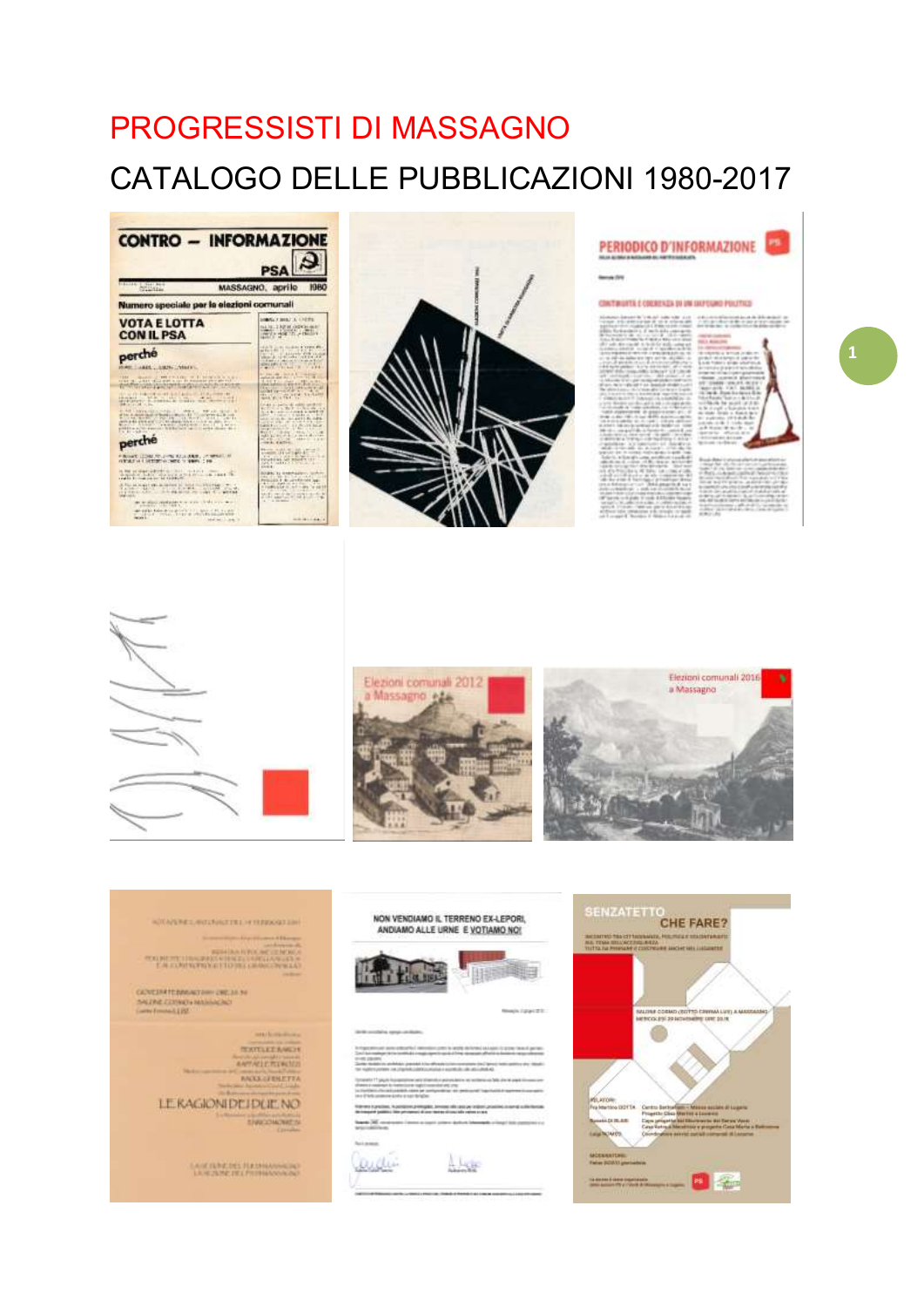| DENOMINAZIONE          | <b>FORMAZIONE</b> |    | <b>SCOPI E ARGOMENTI</b>            | <b>ANNO</b>     |
|------------------------|-------------------|----|-------------------------------------|-----------------|
| CONTRO-                | <b>PSA</b>        |    | 1. RINNOVATA UNITÀ DI SINISTRA      | APRILE 1980     |
| <b>INFORMAZIONE</b>    |                   |    | 2. VOTA E LOTTA CON IL PSA PERCHÉ   |                 |
| <b>NUMERO SPECIALE</b> |                   |    | A) OCCORRE DIFENDERE LE LIBERTÀ     |                 |
| ELEZIONI COMUNALI      |                   |    | <b>DEMOCRATICHE</b>                 |                 |
|                        |                   |    | B) A MASSAGNO OCCORRE               |                 |
|                        |                   |    | SVILUPPARE ULTERIORMENTE            |                 |
|                        |                   |    | UN'OPPOSIZIONE ALTERNATIVA E        |                 |
|                        |                   |    | <b>COSTRUTTIVA CONTRO IL</b>        |                 |
|                        |                   |    | <b>MONOPOLIO PPD</b>                |                 |
|                        |                   |    | C) OCCORRE PIÙ IMPEGNO E            |                 |
|                        |                   |    | COMPETENZA PER AMMINISTRARE         |                 |
|                        |                   |    | IL COMUNE                           |                 |
|                        |                   |    | D) SI È SEMPRE BATTUTO CONTRO IL    |                 |
|                        |                   |    | PIANO VIARIO CANTONALE E            |                 |
|                        |                   |    | QUELLO COMUNALE (VIA MOTTA)         |                 |
|                        |                   |    | E) LOTTA CONTRO IL CLIENTELISMO.    |                 |
|                        |                   |    | 3. CRONACA ILLUSTRATA DI UN         |                 |
|                        |                   |    | <b>GALOPPINAGGIO</b>                |                 |
|                        |                   |    | 4. I NOSTRI CANDIDATI               |                 |
|                        | <b>PSA</b>        |    | 1. BILANCIO DI METÀ LEGISLATURA     | APRILE 1982     |
| <b>PERIODICO</b>       |                   |    |                                     |                 |
| D'INFORMAZIONE         |                   |    | (INTERVISTA A LORENZO DENTI)        |                 |
|                        |                   |    | 2. IL MUNICIPIO ASSEGNA LAVORI      |                 |
|                        |                   |    | PER 140.000 FR A UNA DITTA DEL      |                 |
|                        |                   |    | SINDACO                             |                 |
|                        |                   |    | 3. LA CONCESSIONE MUNICIPALE AL     |                 |
|                        |                   |    | TENNIS CLUB VALGERSA                |                 |
|                        |                   |    | 4. INCARICHI NELLE SCUOLE           |                 |
|                        |                   |    | ELEMENTARI. PPD + PLRT=             |                 |
|                        |                   |    | SFACCIATO CLIENTELISMO              |                 |
|                        |                   |    | 5. CHIESTI INTERVENTI URGENTI E     |                 |
|                        |                   |    | PROGRAMMATI PER LA SICUREZZA        |                 |
|                        |                   |    | <b>DEI PEDONI</b>                   |                 |
|                        |                   |    | 6. IN MEMORIA DI REMIGIO            |                 |
|                        |                   |    | <b>VERAGOUTH</b>                    |                 |
|                        |                   |    | 7. I CONTI PREVENTIVI 1982 DI       |                 |
|                        |                   |    | MASSAGNO SONO INCOMPLETI. IL        |                 |
|                        |                   |    | PSA SI OPPONE E FA RICORSO          |                 |
|                        |                   |    | 8. ASILI NIDO. CHIESTI INTERVENTI   |                 |
|                        |                   |    | COMUNALI A FAVORE DEI CASI          |                 |
|                        |                   |    | SOCIALI                             |                 |
|                        |                   |    | 9. SOSTITUZIONE NEL GRUPPO CC PSA   |                 |
|                        |                   |    | 10. RISPARMIO D'ENERGIA NEGLI       |                 |
|                        |                   |    | <b>STABILI COMUNALI</b>             |                 |
|                        |                   |    | 11. LETTERA APERTA AL PRESIDENTE    |                 |
|                        |                   |    | DEL CC DI MASSAGNO ON CARLO         |                 |
|                        |                   |    | FOLETTI (I CC PSA E PST)            |                 |
|                        |                   |    | 12. DOMANDA DI REFERENDUM           |                 |
|                        |                   |    | <b>CONTRO I TAGLI AI SUSSIDI DI</b> |                 |
|                        |                   |    | <b>CASSA MALATI</b>                 |                 |
| <b>PERIODICO</b>       | <b>PSA</b>        | 1. | UN PIANO VIARIO CHE VA              | <b>FEBBRAIO</b> |
| D'INFORMAZIONE         |                   |    | RIFIUTATO (VIA SELVA)               | 1983            |
|                        |                   |    | 2. PREVENTIVI COMUNALI 1983         |                 |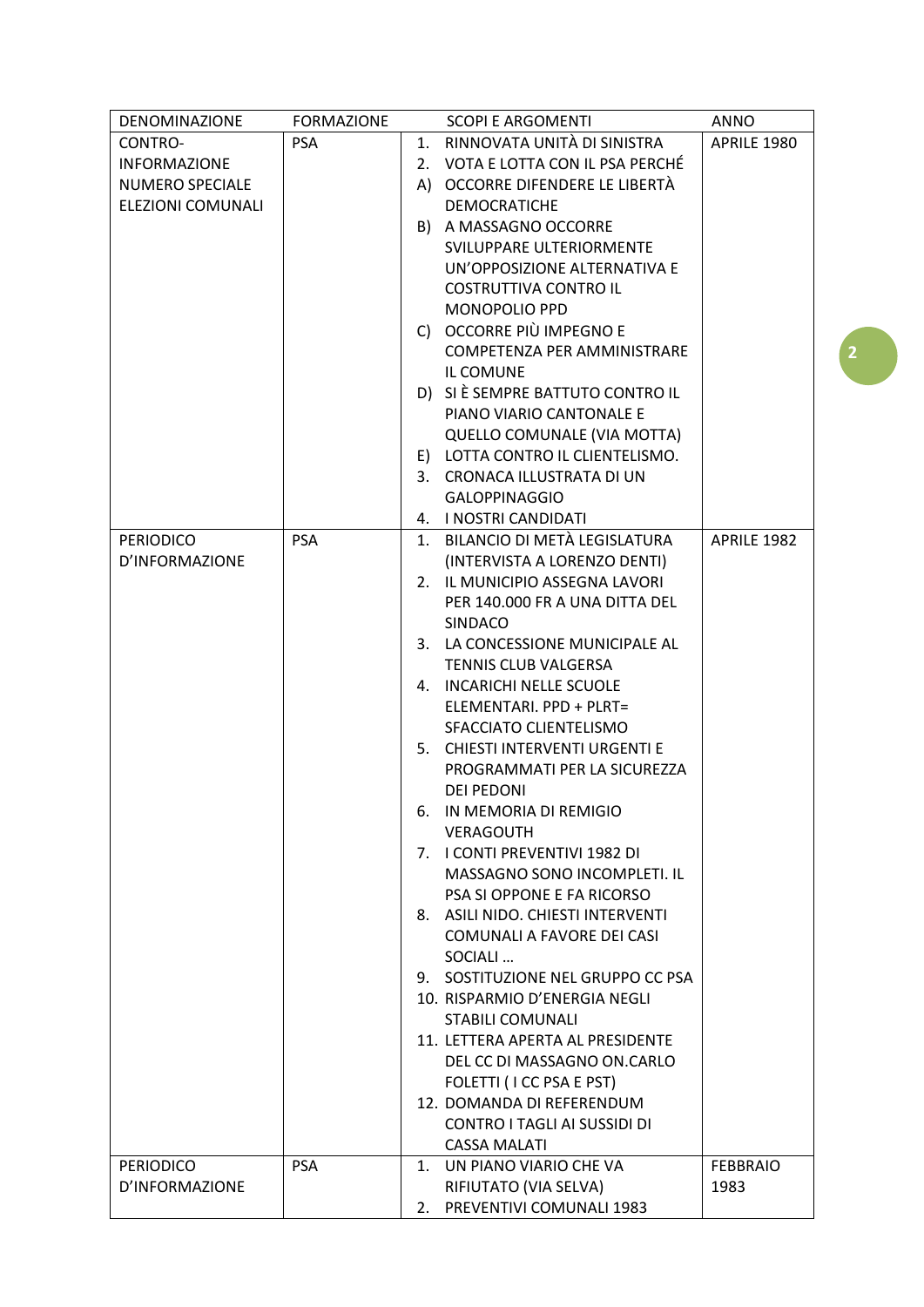|                     |                     |    | 3. ACCOLTA LA CRITICA DEL PSA.                                  |                   |
|---------------------|---------------------|----|-----------------------------------------------------------------|-------------------|
|                     |                     |    | <b>CORRETTO LO STATUTODEI</b>                                   |                   |
|                     |                     |    | DIPENDENTI COMUNALI                                             |                   |
|                     |                     |    | 4. LE PROPOSTE DEL PSA, ANCHE LE                                |                   |
|                     |                     |    | PIÙ RAGIONEVOLI, SONO PER                                       |                   |
|                     |                     |    | PRINCIPIO RIFIUTATE DA PPD E PLR.                               |                   |
|                     |                     |    | CLAMOROSO! A FARNE LE SPESE È                                   |                   |
|                     |                     |    | QUESTA VOLTA LA PARROCCHIA                                      |                   |
|                     |                     |    | 5. INIZIATIVA PSA PER IMPEDIRE LA                               |                   |
|                     |                     |    | RADICALE MODIFICAZIONE DEL                                      |                   |
|                     |                     |    | QUARTIERE(SIC) DI VIA MOTTA                                     |                   |
|                     |                     |    | 6. LA LEGGE OSPEDALIERA È NATA                                  |                   |
|                     |                     |    | <b>MALATA</b>                                                   |                   |
|                     |                     |    | 7. COME LO STATO SPENDE I NOSTRI                                |                   |
|                     |                     |    | SOLDI. 760 MILA FRANCHI BUTTATI                                 |                   |
|                     |                     |    | AL VENTO!!!                                                     |                   |
|                     |                     |    | 8. BUSTARELLE LOSINGER                                          |                   |
|                     |                     |    | 9. ACCOLTA DAL GC L'INIZIATIVA PSA                              |                   |
|                     |                     |    | <b>SUL SUSSIDIAMENTO DEGLI</b>                                  |                   |
|                     |                     |    | ALLOGGI A PIGIONE MODERATA                                      |                   |
|                     |                     |    | 10. LEGGE INNAFFIATOIO PER                                      |                   |
|                     |                     |    | L'AGRICOLTURA                                                   |                   |
|                     |                     |    | 11. PIETRO MARTINELLI: IN GOVERNO                               |                   |
|                     |                     |    | PER FARE QUANTO SEGUE                                           |                   |
|                     |                     |    | 12. VOTAZIONE SUL REFERENDUM<br>CONTRO I TAGLI DEI SUSSIDI ALLE |                   |
|                     |                     |    | <b>CASSE MALATI</b>                                             |                   |
| <b>PERIODICO</b>    | <b>PSA</b>          |    | 1. LORENZO DENTI. QUATTRO ANNI                                  | <b>MARZO 1984</b> |
| D'INFORMAZIONE      |                     |    | IN MUNICIPIO                                                    |                   |
|                     |                     |    | 2. STRALCIARE LA STRADA DI                                      |                   |
|                     |                     |    | <b>COLLEGAMENTO PRACCIO-</b>                                    |                   |
|                     |                     |    | <b>MARAINI DAL PR</b>                                           |                   |
|                     |                     |    | 3. ATTIVITÀ DEL PSA NEL CC                                      |                   |
|                     |                     |    | 4. C'È PROPRIO BISOGNO DI UN COSÌ                               |                   |
|                     |                     |    | <b>ATTENTO CONTROLLO</b>                                        |                   |
|                     |                     |    | DELL'ATTIVITÀ MUNICIPALE?                                       |                   |
|                     |                     |    | ECCOME!                                                         |                   |
|                     |                     |    | 5. INTERVISTA AL COMPAGNO                                       |                   |
|                     |                     |    | <b>GIOVANNI BUZZI</b>                                           |                   |
|                     |                     |    | 6. I NOSTRI CANDIDATI                                           |                   |
| UNITÀ DI SINISTRA 1 | PSU PSL PDL         |    | <b>BOLLETTINO ELETTORALE</b>                                    | <b>MARZO 1988</b> |
|                     | <b>MET</b>          | 1. | L'UNITÀ DI SINISTRA SI PRESENTA                                 |                   |
|                     | <b>INDIPENDENTI</b> | 2. | PERCHÉ IL PST NON È CON NOI?                                    |                   |
|                     |                     | 3. | <b>QUATTRO ANNI IN CC</b>                                       |                   |
|                     |                     | 4. | LORENZO DENTI: OTTO ANNI IN                                     |                   |
|                     |                     |    | <b>MUNICIPIO</b>                                                |                   |
|                     |                     |    | 5. UNA NUOVA MUNICIPALE                                         |                   |
|                     |                     |    | 6. I NOSTRI CANDIDATI                                           |                   |
| UNITÀ DI SINISTRA 2 | <b>PSU PSL PDL</b>  |    | 1. LINEA D'AZIONE                                               | APRILE 1988       |
|                     | <b>MET</b>          | 2. | UNA POLITICA A FAVORE                                           |                   |
|                     | <b>INDIPENDENTI</b> |    | DELL'ALLOGGIO                                                   |                   |
|                     |                     |    | 3. AMBIENTE                                                     |                   |
|                     |                     | 4. | CASA PER ANZIANI.SI FARA?                                       |                   |

 $\overline{\mathbf{3}}$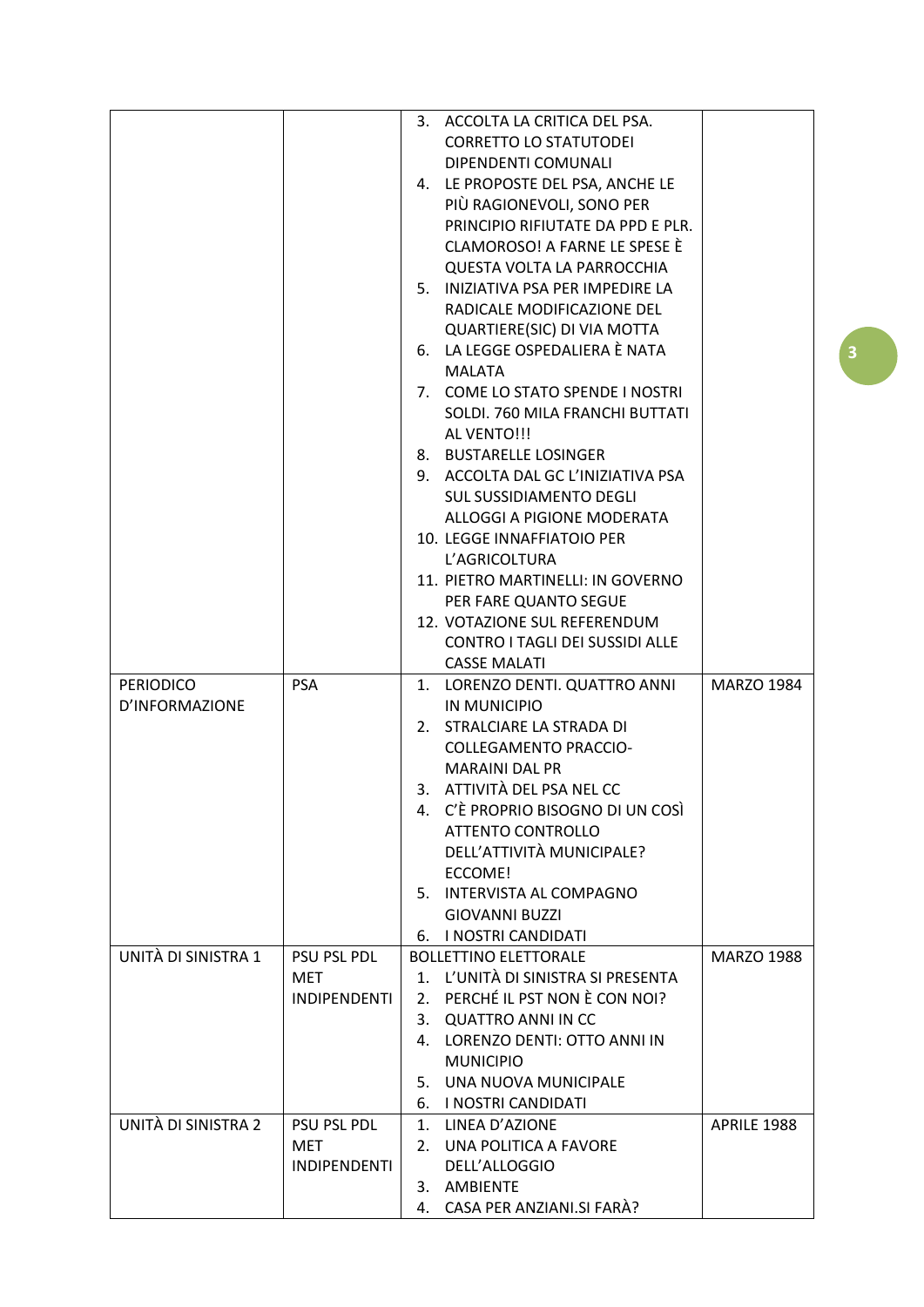|                                    |                     | 5.      | MANOVRE ELETTORALI DEL PPD                     |                   |
|------------------------------------|---------------------|---------|------------------------------------------------|-------------------|
|                                    |                     | 6.      | <b>MARIO GRASSI E IL SUD AFRICA</b>            |                   |
|                                    |                     |         | 7. I NOSTRI CANDIDATI                          |                   |
|                                    |                     |         | 8. LORENZO DENTI: OTTO ANNI IN                 |                   |
|                                    |                     |         | <b>MUNICIPIO</b>                               |                   |
|                                    |                     | 9.      | <b>RUTH GALLMANN: IN MUNICIPIO</b>             |                   |
|                                    |                     |         | PER                                            |                   |
| UNITÀ DI SINISTRA 3                |                     |         |                                                |                   |
| UNITÀ DI SINISTRA 4                |                     |         |                                                |                   |
| UNITÀ DI SINISTRA 5                | PSU PSL PDL         |         | 1. PIANIFICAZIONE DEL TERRITORIO               | <b>FEBBRAIO</b>   |
|                                    | <b>MET</b>          | 2.      | <b>IDEE PER IL NUOVO PIANO</b>                 | 1990              |
|                                    | <b>INDIPENDENTI</b> |         | <b>REGOLATORE</b>                              |                   |
|                                    |                     |         | 3. PROMOZIONE DELL'ABITAZIONE                  |                   |
|                                    |                     | 4.      | MASSAGNO NEGA CONTRIBUTI                       |                   |
|                                    |                     |         | ALL'ASSOCIAZIONE INQUILINI                     |                   |
|                                    |                     |         | 5. PURCHÉ SIA PPD!                             |                   |
| UNITÀ DI SINISTRA                  |                     |         | <b>BOLLETTINO ELETTORALE</b>                   | <b>MARZO 1992</b> |
|                                    |                     | 1.      | NOI, GLI ALTRI, OGGI,                          |                   |
|                                    |                     |         | DOMANI(GZ)                                     |                   |
|                                    |                     |         | 2. QUATTRO ANNI IN MUNICIPIO.(RG)              |                   |
|                                    |                     | 3.      | <b>QUATTRO ANNI IN CONSIGLIO</b>               |                   |
|                                    |                     |         | COMUNALE                                       |                   |
|                                    |                     |         | 4. UNA ROTONDA ALLA "CURVA DEL                 |                   |
|                                    |                     |         | SOLE"? (AJ)                                    |                   |
|                                    |                     |         | 5. PERCHÉ VOTARE SOCIALISTA (AJ)               |                   |
|                                    |                     | 6.      | L'IMPORTANTE È PARTECIPARE,                    |                   |
|                                    |                     |         | LOTTARE                                        |                   |
|                                    |                     |         | 7. I NOSTRI PROPOSITI                          |                   |
| ELEZIONI COMUNALI                  | UNITÀ DI            |         | <b>FLYER ELETTORALE</b>                        | APRILE 1992       |
| 1992                               | <b>SINISTRA</b>     |         |                                                |                   |
| <b>PERIODICO</b>                   | PS (E IND.)         |         | 1. EDITORIALE                                  | <b>MAGGIO</b>     |
| D'INFORMAZIONE                     |                     | $2_{-}$ | SUL PIANO PARTICOLAREGGIATO                    | 1993              |
| <b>DEL PARTITO</b>                 |                     |         | DEL QUARTIERE DI S.LUCIA                       |                   |
| SOCIALISTA DI MASS.                |                     |         | 3. PRECISAZIONE DEL NOSTRO                     |                   |
|                                    |                     |         | <b>MUNICIPALE</b>                              |                   |
|                                    |                     |         | 4. COSTITUITA LA SEZIONE DEL                   |                   |
|                                    |                     |         | PARTITO SOCIALISTA DI                          |                   |
|                                    |                     |         | <b>MASSAGNO</b>                                |                   |
|                                    |                     |         | 5. A PROPOSITO DELLA CASA PER                  |                   |
|                                    |                     |         | ANZIANI                                        |                   |
|                                    | PS (E IND.)         | 1.      | <b>EDITORIALE</b>                              | <b>NOVEMBRE</b>   |
| <b>PERIODICO</b><br>D'INFORMAZIONE |                     | 2.      | VERSO IL CONGRESSO DEL PS                      | 1993              |
|                                    |                     |         | DICIOTTO MESI IN MUNICIPIO                     |                   |
| <b>DEL PARTITO</b>                 |                     | 3.      |                                                |                   |
| SOCIALISTA DI MASS.                |                     | 4.      | <b>CREDERE NELL'UTOPIA</b>                     |                   |
|                                    |                     | 5.      | <b>GRAZIE AUGUSTO</b>                          |                   |
|                                    |                     |         | AVVICENDAMENTO ALLA                            |                   |
|                                    |                     |         | PRESIDENZA DELLA SEZIONE                       |                   |
|                                    |                     |         | (JÄGGLI/ZENARI)                                |                   |
|                                    |                     |         | 6. AUGURI IDEA                                 |                   |
| <b>LA SINISTRA</b>                 |                     |         |                                                |                   |
|                                    | <b>PS</b>           | 1.      | LA CASA PER ANZIANI VOLUTA DAI                 | 30 MARZO          |
|                                    |                     | 2.      | SOCIALISTI (LD)<br>MANDATI D'ARCHITETTURA (MS) | 1995              |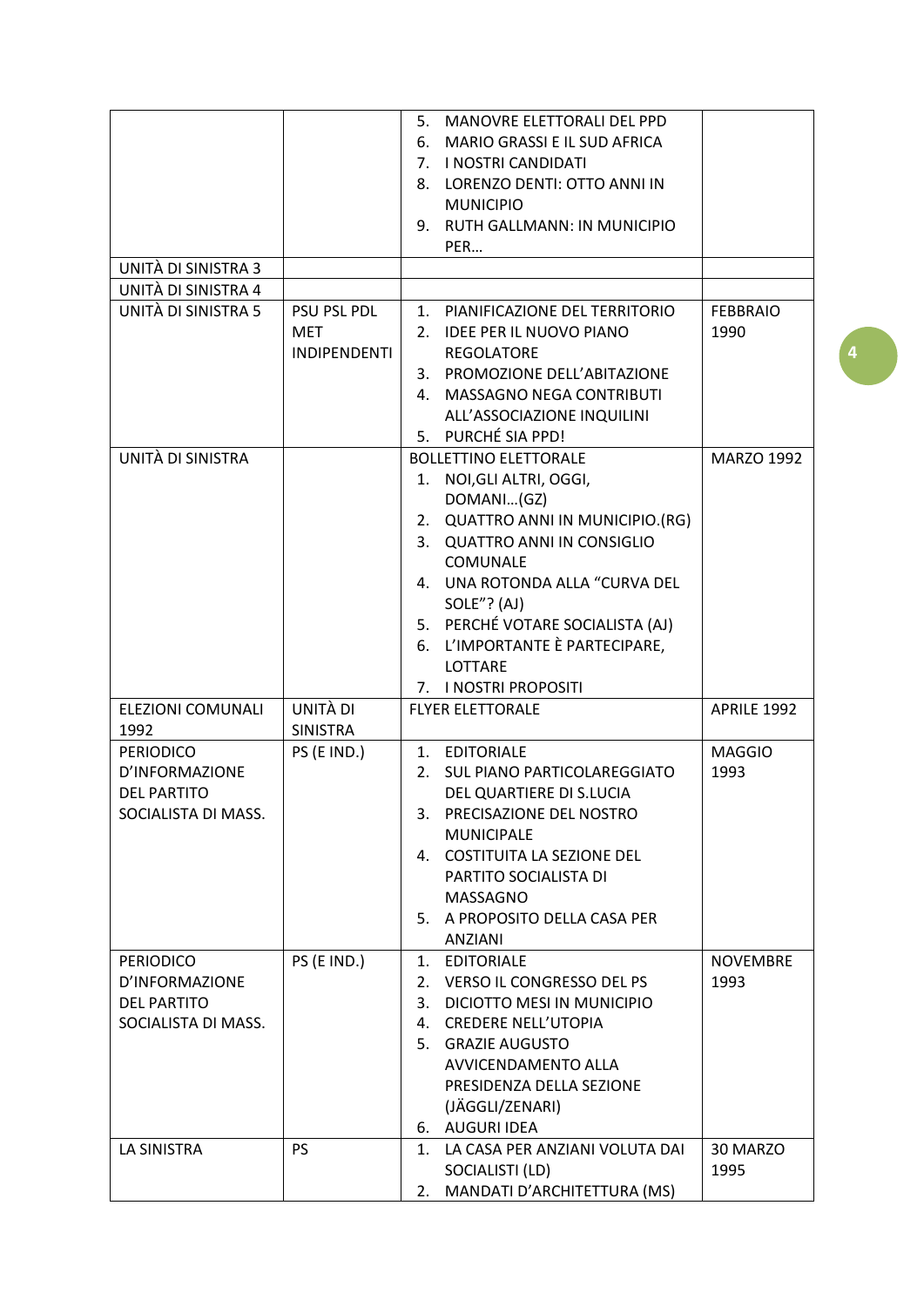| LA SINISTRA            | <b>PS</b>       | SOCIALISTI DI IERI E DI OGGI:        | <b>FOTOCOPIA</b>  |
|------------------------|-----------------|--------------------------------------|-------------------|
|                        |                 | AUGUSTO JÄGGLI (GZ)                  | <b>SENZA DATA</b> |
| <b>LA SINISTRA</b>     | <b>PS</b>       | SOCIALISTI DI IERI E DI OGGI: RUTH   | 10                |
|                        |                 | <b>GALLMANN (GZ)</b>                 | <b>NOVEMBRE</b>   |
|                        |                 |                                      | 1995              |
| <b>PERIODICO</b>       | <b>PS</b>       | 1. COERENZA ED IMPEGNO (GZ)          | APRILE 1996       |
| D'INFORMAZIONE         |                 | 2. PERIFERIA E CULTURA (GB)          |                   |
| <b>DEL PARTITO</b>     |                 | 3. RINGRAZIAMENTI                    |                   |
| SOCIALISTA DI MASS.    |                 | 4. COHÉRENCE ET ENGAGEMENT           |                   |
|                        |                 | <b>VERANTWORTUNG UND EINSATZ</b>     |                   |
|                        |                 | 5. VELOCITÀ 30 KM/H NEI QUARTIERI    |                   |
|                        |                 | (SIC)                                |                   |
|                        |                 | 6. I FATTI, PRIMA DELLE PROMESSE     |                   |
|                        |                 | (MS)                                 |                   |
|                        |                 | 7. PERCHÉ VOTARE SOCIALISTA A        |                   |
|                        |                 | MASSAGNO? (A.BISCOSSA)               |                   |
|                        |                 | 8. MINACCIATA LA PRESENZA            |                   |
|                        |                 | SOCIALISTA IN MUNICIPIO              |                   |
|                        |                 | 9. VOTA LISTA SOCIALISTA             |                   |
| <b>I SOCIALISTI</b>    | <b>PS</b>       | FLYER ELETTORALE PER GC E CDS        | 1999              |
| <b>BOLLETTINO</b>      | <b>LISTA PS</b> | 1. QUALITÀ DELLA VITA VALORI         | 2000              |
| <b>ELETTORALE</b>      |                 | UMANI (GZ)                           |                   |
|                        |                 | 2. SERVIZI DI PROSSIMITÀ: UN         |                   |
|                        |                 |                                      |                   |
|                        |                 | <b>COMPITO COMUNALE PER</b>          |                   |
|                        |                 | ECCELLENZA (MS)                      |                   |
|                        |                 | 3. UN PIANO REGOLATORE PREMIATO      |                   |
|                        |                 | PERCHÉ INNOVATIVO ED                 |                   |
|                        |                 | <b>ESEMPLARE (MS)</b>                |                   |
|                        |                 | 4. LA MODERAZIONE DEL TRAFFICO       |                   |
|                        |                 | NEI QUARTIERI (SIC) (MS)             |                   |
|                        |                 | 5. COSTRUIRE LA POLITICA             |                   |
|                        |                 | DELL'AGGLOMERATO URBANO              |                   |
|                        |                 | LUGANESE (MS)                        |                   |
|                        |                 | 6. CHIUDERÀ L'UFFICIO POSTALE I      |                   |
|                        |                 | MASSAGNO? (M-FM & MG)                |                   |
|                        |                 | 7. IN MEMORIAM (DI NINO BORIOLI)     |                   |
|                        |                 | (GZ)                                 |                   |
|                        |                 | 8. QUALITÉ DE LA VIE, VALEURS        |                   |
|                        |                 | HUMAINES / FÜR DIE                   |                   |
|                        |                 | <b>MENSCHLICHEN WERTE</b>            |                   |
| <b>VOTA PS</b>         | LISTA PS        | <b>FLYER</b>                         | 2000              |
| <b>PERIODICO</b>       | PS (E IND.)     | LE FALSE PAURE<br>1.                 | <b>FEBBRAIO</b>   |
| D'INFORMAZIONE         |                 | PER LA SCUOLA DI TUTTI (18 FEB<br>2. | 2001              |
| <b>DEL PARTITO</b>     |                 | 2001): NO ALL'INIZIATIVA E AL        |                   |
| SOCIALISTA DI MASS.    |                 | <b>CONTROPROGETTO</b>                |                   |
|                        |                 | 3. CASA PER ANZIANI                  |                   |
|                        |                 | 4. I RISULTATI DELLA VOTAZIONE DEL   |                   |
|                        |                 | <b>26 NOVEMBRE</b>                   |                   |
|                        |                 | DI SCUOLA E D'ALTRO<br>5.            |                   |
| <b>INVITO A SERATA</b> | SEZIONI         | LE RAGIONI DEI DUE NO                | <b>FEBBRAIO</b>   |
| <b>PUBBLICA</b>        | PS & PLR        |                                      | 2001              |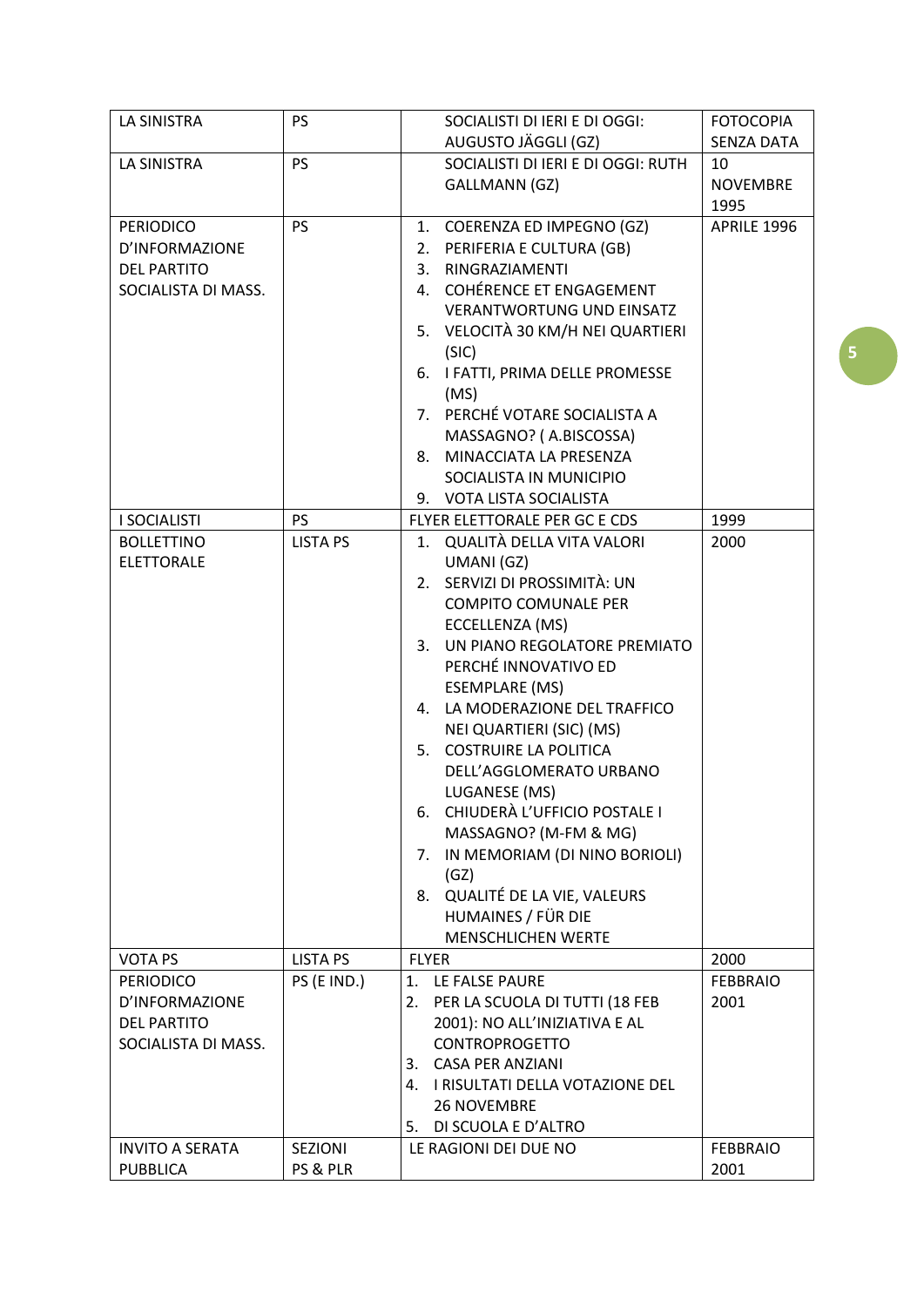| <b>STATUTO DELLA</b>     | <b>PS</b> | STATUTO APPROVATO IL 16 MAGGIO           | 2001              |
|--------------------------|-----------|------------------------------------------|-------------------|
| <b>SEZIONE DI</b>        |           | 2001                                     |                   |
| MASSAGNO DEL PSS         |           |                                          |                   |
| <b>PERIODICO</b>         | <b>PS</b> | 1. LA GIUSTIZIA SOCIALE QUALE            | <b>GENNAIO</b>    |
| D'INFORMAZIONE           |           | <b>VALORE NECESSARIO E</b>               | 2004              |
| <b>DELLA SEZIONE DEL</b> |           | <b>FONDAMENTALE (GZ)</b>                 |                   |
| PS MASSAGNO              |           | 2. AGGREGAZIONI COMUNALI (PB)            |                   |
|                          |           | 3. PER UNA POLITICA MIGRATORIA           |                   |
|                          |           | DAL VOLTO UMANO (FG)                     |                   |
|                          |           | 4. PRIMO PASSO VERSO                     |                   |
|                          |           | L'INTEGRAZIONE. CORSI DI LINGUA          |                   |
|                          |           | PER ADULTI A MASSAGNO                    |                   |
| ELEZIONI COMUNALI        | <b>PS</b> | RINNOVARSI SOTTO IL SEGNO<br>$1_{\cdot}$ | <b>MARZO 2004</b> |
| 2004                     |           | DELLA SERIETÀ E DELL'IMPEGNO             |                   |
|                          |           | (GZ)                                     |                   |
|                          |           | 2. INDIRIZZI DI POLITICA COMUNALE        |                   |
|                          |           | 3. IL PUNTO SULLA                        |                   |
|                          |           | RISTRUTTURAZIONE DELLA                   |                   |
|                          |           | MOBILITÀ NEL LUGANESE (MS)               |                   |
|                          |           | 4. DODICI ANNI IN MUNICIPIO: UNA         |                   |
|                          |           | SORTA DI CONSUNTIVO (MS)                 |                   |
|                          |           | 5. GRAZIE MARCO / BENVENUTO              |                   |
|                          |           | ROMAN (GZ)                               |                   |
|                          |           | 6. ERNEUERUNG MIT EINSATZ UND            |                   |
|                          |           | ZUVERLÄSSIGKEIT (LZR) / UN               |                   |
|                          |           | SERIEUX ET STIMULANT                     |                   |
|                          |           |                                          |                   |
|                          |           | RENOUVEAU (M-J GR)                       |                   |
|                          |           | 7. REFERENDUM AD ALTO VALORE             |                   |
|                          |           | SIMBOLICO (P.MARTINELLI)                 |                   |
|                          |           | IL PROGETTO DEI SOCIALISTI:<br>8.        |                   |
|                          |           | EQUITÀ; BENESSERE E SICUREZZA            |                   |
|                          |           | <b>SOCIALE</b>                           |                   |
| <b>VOTA PS</b>           | <b>PS</b> | <b>FLYER</b>                             | APRILE 2004       |
| <b>PERIODICO</b>         | PS        | 1. EDITORIALE (GZ)                       | <b>OTTOBRE</b>    |
| D'INFORMAZIONE           |           | 2. UN ANNO IN MUNICIPIO (RR)             | 2005              |
| <b>DEL PARTITO</b>       |           | 3. UNA CASETTA PICCOLINA INVIA           |                   |
| SOCIALISTA DI MASS.      |           | MADONNA DELLA SALUTE (DCT)               |                   |
|                          |           | 4. PER UNA SISTEMAZIONE DEL              |                   |
|                          |           | <b>BOSCO DI PRACCIO E DELLA</b>          |                   |
|                          |           | COLLINA DEI TRE PINI (MG)                |                   |
|                          |           | 5. SULLA QUESTIONE DEL SUICIDIO          |                   |
|                          |           | <b>ASSISTITO (AAF)</b>                   |                   |
|                          |           | ATTIVITÀ DELLA SEZIONE<br>6.             |                   |
| <b>PERIODICO</b>         | <b>PS</b> | EDITORIALE (MS)<br>1.                    | <b>FEBBRAIO</b>   |
| D'INFORMAZIONE           |           | <b>NELLE NUVOLE (MS)</b><br>2.           | 2007              |
| <b>DEL PARTITO</b>       |           | IN DIFESA DEL CINEMA LUX<br>3.           |                   |
| SOCIALISTA DI MASS.      |           | MASSAGNO E LA TRINCEA<br>4.              |                   |
|                          |           | FERROVIARIA (MS)                         |                   |
|                          |           | 5. DI TRINCEA E D'ALTRO (MG)             |                   |
|                          |           | VOTAZIONI POLITICHE CANTONALI<br>6.      |                   |
|                          |           | 7. UN CENTRO GIOVANILE A                 |                   |
|                          |           | MASSAGNO                                 |                   |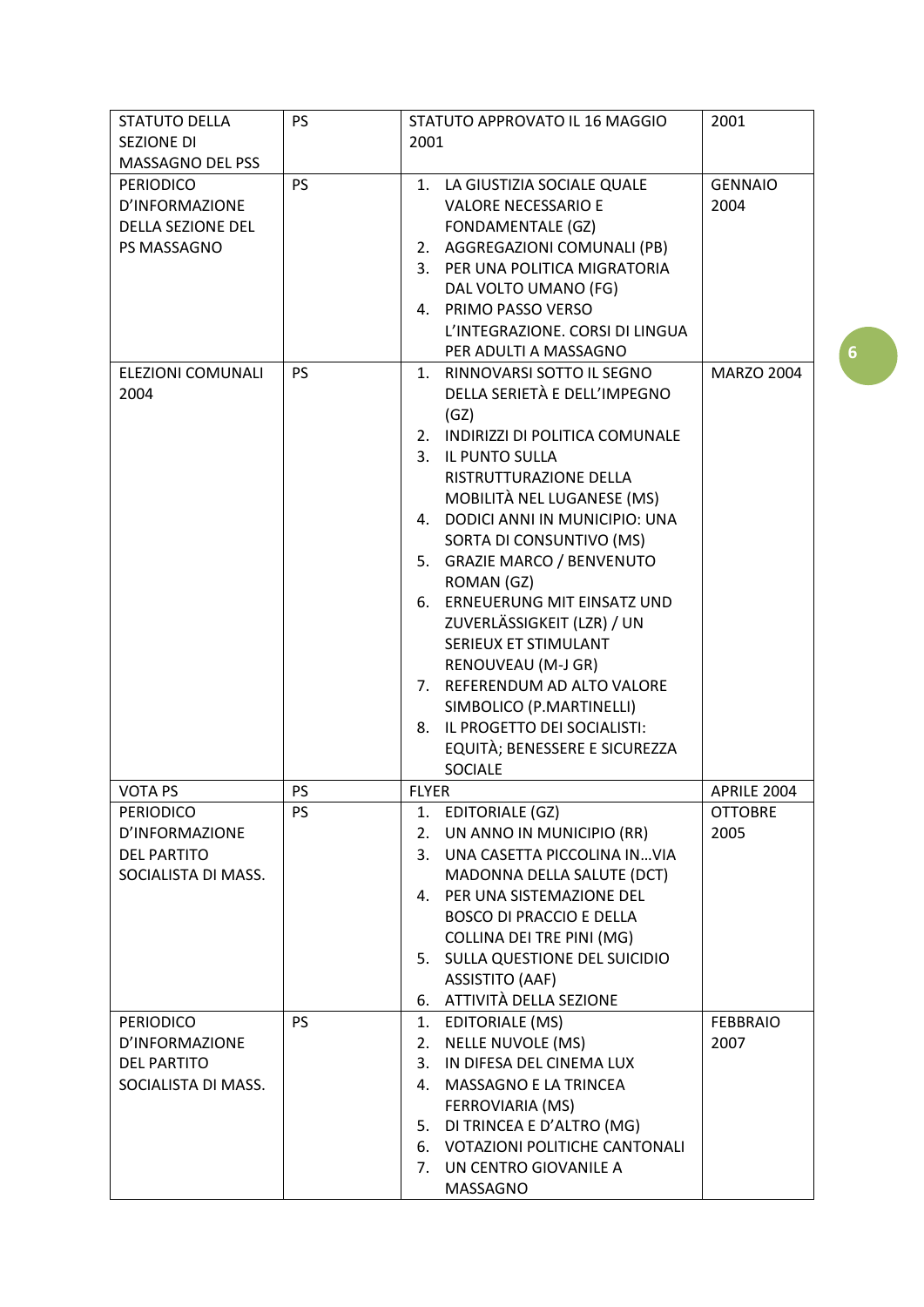|                          |           | SÌ A UNA CASSA MALATI UNICA E<br>8.    |                   |
|--------------------------|-----------|----------------------------------------|-------------------|
|                          |           | <b>SOCIALE</b>                         |                   |
|                          |           | 9. IN MEMORIAM (DI A.BOTTANI)          |                   |
| <b>INVITO A SERATA</b>   | <b>PS</b> | ELEZIONI FEDERALI 2007                 | 27.09.2007        |
| <b>PUBBLICA</b>          |           | <b>CONFRONTO TRA D.MARTY E</b>         |                   |
|                          |           | <b>F.CAVALLI</b>                       |                   |
| <b>PERIODICO</b>         | <b>PS</b> | 1. VERSO LE ELEZIONI COMUNALI          | <b>GENNAIO</b>    |
| D'INFORMAZIONE           |           | (MS)                                   | 2008              |
| <b>DEL PARTITO</b>       |           | 2. QUATTRO ANNI IN CONSIGLIO           |                   |
| SOCIALISTA DI MASS.      |           | COMUNALE                               |                   |
|                          |           |                                        |                   |
|                          |           | 3.  E ALTRETTANTI IN MUNICIPIO         |                   |
|                          |           | (GZ)                                   |                   |
|                          |           | <b>QUESTIONE GIOVANILE (DCT)</b><br>4. |                   |
|                          |           | L'OPINIONE (N.PORETTI)<br>5.           |                   |
|                          |           | 6.                                     |                   |
|                          |           | 7.<br>PROMESSE ELETTORALI              |                   |
|                          |           | 8. FORUM DI DISCUSSIONE                |                   |
| <b>ELEZIONI COMUNALI</b> | PS        | 1. ELEZIONI COMUNALI A                 | <b>MARZO 2008</b> |
| 2008                     |           | MASSAGNO: EFFETTO COPIA E              |                   |
|                          |           | INCOLLA?                               |                   |
|                          |           | 2. PER QUALE MASSAGNO? PER             |                   |
|                          |           | QUALE CITTÀ?                           |                   |
|                          |           | 3. LA NOSTRA POSIZIONE IN ASSENZA      |                   |
|                          |           | DI DIBATTITO PUBBLICO                  |                   |
|                          |           | 4. I NOSTRI RINGRAZIAMENTI (A          |                   |
|                          |           | G.ZENARI, CECILIA ZINETTI BORIOLI,     |                   |
|                          |           | P.BERNARDONI)                          |                   |
|                          |           | 5. INVITO A I GIOVANIE NOI             |                   |
|                          |           | <b>CANDIDATI</b><br>6.                 |                   |
|                          |           | PROGRAMMA: TERRITORIO E<br>7.          |                   |
|                          |           | QUALITÀ DI VITA, AMBIENTE,             |                   |
|                          |           | POLITICA DEGLI ALLOGGIE DI             |                   |
|                          |           | SOSTEGNO ALLE FAMIGLIE,                |                   |
|                          |           | GIOVANI E SOCIALITÀ, CULTURA,          |                   |
|                          |           | AMMINISTRAZIONE, AGGREGAZIONI          |                   |
|                          |           | 8. IN MEMORIAM (DI IDEA                |                   |
|                          |           | CANONICA)                              |                   |
| <b>VOTA LISTA</b>        | <b>PS</b> | <b>FLYER ELETTORALE</b>                | APRILE 2008       |
| <b>SOCIALISTA</b>        |           |                                        |                   |
| <b>INVITO A SERATA</b>   | <b>PS</b> | <b>LGIOVANI E NOL</b>                  | 8.04.2008         |
| <b>PUBBLICA</b>          |           | RELATORI: M.GALLI, I.LODI E R.MEDICI   |                   |
|                          |           | <b>MODERATORE: R.RUDEL</b>             |                   |
| <b>INVITO A SERATA</b>   | <b>PS</b> | OFFICINE IN MOVIMENTO                  | 6.11.2008         |
| <b>PUBBLICA</b>          |           | RELATORI: G.FRIZZO, G.ROSSI            |                   |
|                          |           | <b>MODERATORE: R.RUDEL</b>             |                   |
| <b>PERIODICO</b>         | PS        | 1. INVITO SERATA PUBBLICA              | <b>GIUGNO</b>     |
| D'INFORMAZIONE           |           | UNA CITTÀ PER GLI ANZIANI È UNA<br>2.  | 2009              |
| <b>DEL PARTITO</b>       |           | CITTÀ PER TUTTI                        |                   |
| SOCIALISTA DI MASS.      |           | QUALE FUTURO PER LA GRANDE<br>3.       |                   |
|                          |           |                                        |                   |
|                          |           | LUGANO? (MG)                           |                   |
|                          |           | 4. SOSTENIAMO IL CINEMA LUX            |                   |
|                          |           | (LRZ E MS)                             |                   |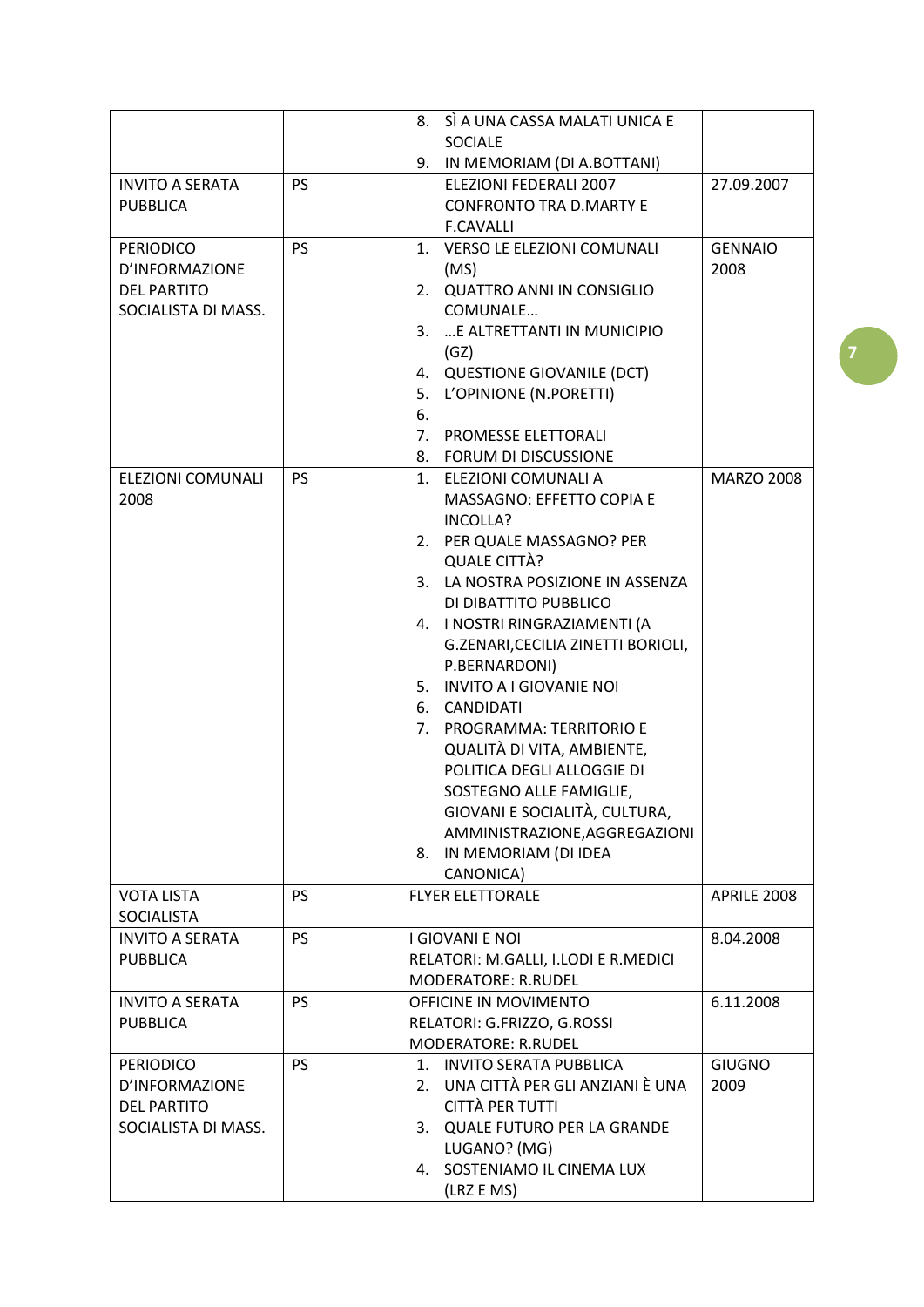|                        |           | 5. LA COLLINA TRA IL CASSARATE E IL |                |
|------------------------|-----------|-------------------------------------|----------------|
|                        |           | <b>VEDEGGIO</b>                     |                |
|                        |           | 6. IL GRUPPO PS IN CONSIGLIO        |                |
|                        |           | COMUNALE (AM)                       |                |
|                        |           |                                     |                |
|                        |           | 7. IL PESO DELLE PAROLE             |                |
|                        |           | 8. LE NOSTRE PENSIONI MINACCIATE    |                |
|                        |           | <b>DALLA CRISI</b>                  |                |
| <b>INVITO A SERATA</b> | <b>PS</b> | ABITAZIONI ADATTE PER PERSONE       | 9.06.2009      |
| <b>PUBBLICA</b>        |           | ANZIANE AUTOSUFFICIENTI             |                |
|                        |           | RELATORI: P.MARTINELLI,             |                |
|                        |           | C.CEREGHETTI, M.PASSARDI            |                |
|                        |           | MODERATRICE: A.MOTTA                |                |
| <b>PERIODICO</b>       | <b>PS</b> | 1. STRADA AL POSTO DELLA FERROVIA   | <b>MAGGIO</b>  |
| D'INFORMAZIONE         |           | NO.                                 | 2010           |
| <b>DEL PARTITO</b>     |           | COPERTURA DELLA TRINCEA SÌ          |                |
| SOCIALISTA DI MASS     |           | PARCO SÌ                            |                |
|                        |           | SUPSI SÌ                            |                |
|                        |           |                                     |                |
|                        |           | 2. IL VALORE DELLA DEMOCRAZIA       |                |
|                        |           | (AV)                                |                |
|                        |           | 3. SALIAMO SUL TRENO GIUSTO!        |                |
|                        |           | 4. LA POSIZIONE DEI MUNICIPALI PS   |                |
|                        |           | (AP E RR)                           |                |
|                        |           | 5. IL PS IN CONSIGLIO COMUNALE      |                |
|                        |           | (AM)                                |                |
|                        |           | 6. UN SANO CONFRONTO                |                |
|                        |           | <b>DEMOCRATICO</b>                  |                |
|                        |           | 7. RINGRAZIAMENTI E                 |                |
|                        |           | AVVICENDAMENTO ALLA                 |                |
|                        |           | PRESIDENZA DELLA SEZIONE            |                |
| <b>INVITO A SERATA</b> | <b>PS</b> | L'ALTRA CAMPANA                     | 7 GIUGNO       |
| <b>PUBBLICA</b>        |           | TAV ROTONDA CON T.CARLONI           | 2010           |
|                        |           |                                     |                |
|                        |           | (ASSENTE P.BORELLA)                 |                |
| <b>PERIODICO</b>       | <b>PS</b> | 1. LA CONCRETEZZA DELLA             | APRILE 2011    |
| D'INFORMAZIONE         |           | COSCIENZA POLITICA (AV)             |                |
| <b>DEL PARTITO</b>     |           | 2. UN FUTURO RADIOSO PER IL LUX     |                |
| SOCIALISTA DI MASS     |           | (DCT)                               |                |
|                        |           | 3. IL CONSENSO O DELLA DERIVA       |                |
|                        |           | DELLE «BUONE MANIERE» (AP)          |                |
|                        |           | 4. RICORRE QUEST'ANNOIL             |                |
|                        |           | CENTENARIO DALLA NASCITA DI         |                |
|                        |           | AUGUSTO JÄGGLI (GZ)                 |                |
|                        |           | 5. UN OCCHIO VIGILE SUI GRANDI      |                |
|                        |           | PROGETTI (AM)                       |                |
|                        |           | 6. ALLOGGI PER ANZIANI              |                |
|                        |           | AUTOSUFFICIENTI: I PROGETTI DI      |                |
|                        |           |                                     |                |
|                        |           | LOCARNO (M.BARDELLI)                |                |
|                        |           | 7. I NOSTRI CANDIDATI AL GC E AL    |                |
|                        |           | <b>CDS</b>                          |                |
| <b>PERIODICO</b>       | <b>PS</b> | 1. NELL'INTERESSE PUBBLICO          | <b>GENNAIO</b> |
| D'INFORMAZIONE         |           | «LIBERTÀ È PARTECIPAZIONE»          | 2012           |
| DEL PS DI MASSAGNO     |           | 2. REFERENDUM: NON VENDERE AI       |                |
|                        |           | PRIVATI UN BENE PREZIOSO            |                |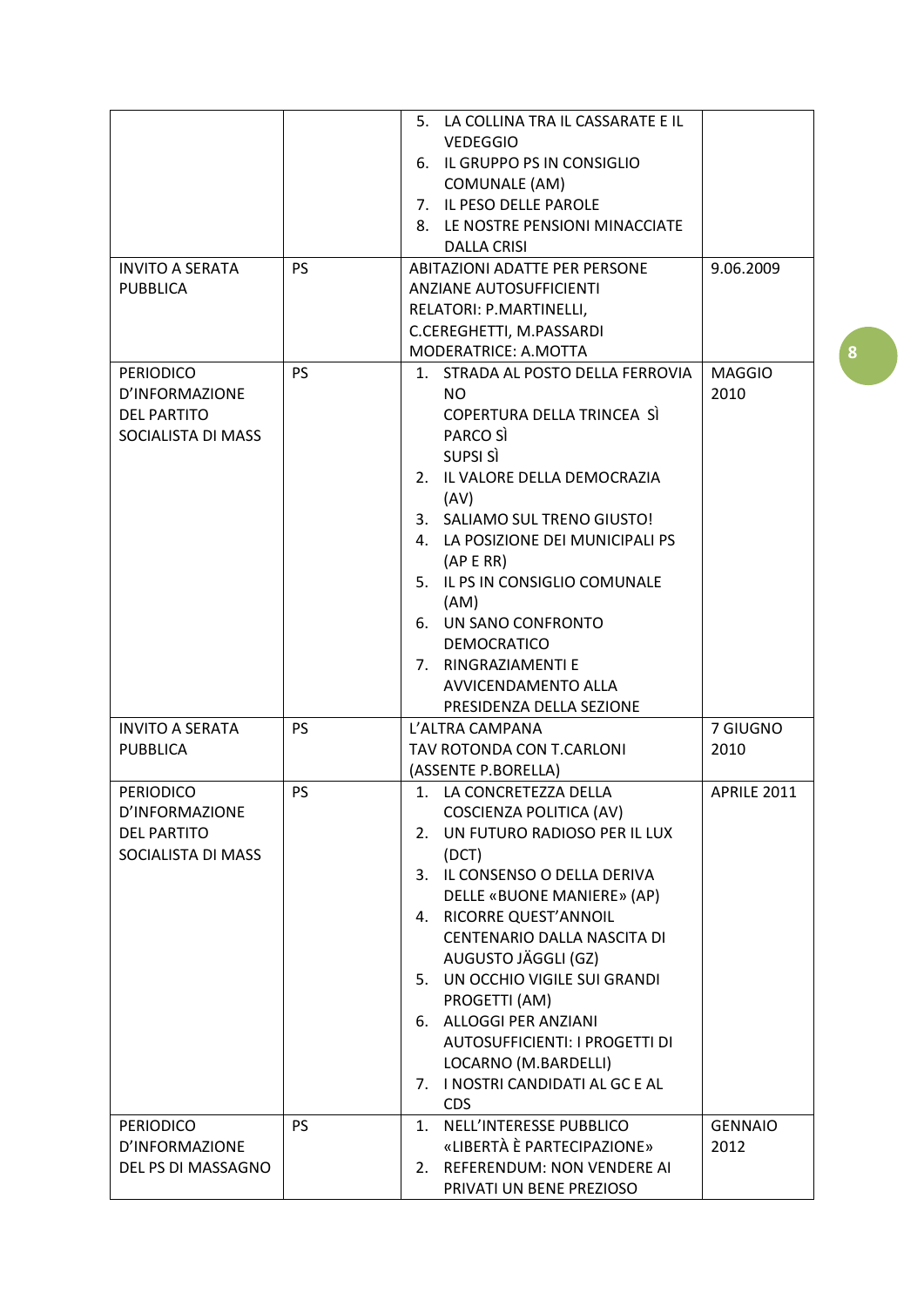|                        |           | UN «PROGETTO GIOVANI» PER<br>3.     |                   |
|------------------------|-----------|-------------------------------------|-------------------|
|                        |           | MASSAGNO (AP)                       |                   |
|                        |           | 4. LE NOSTRE SCELTE IN CC (AM)      |                   |
|                        |           | 5. MASSAGNO «CITTÀ DELL'ENERGIA»    |                   |
|                        |           | (RR)                                |                   |
|                        |           | 6. NIENTE STRADA, UN PARCO          |                   |
|                        |           | 7. IL SINDACO CONTADINO ETC         |                   |
|                        |           |                                     |                   |
|                        |           | 8. REFERENDUM: VENDERE I FRUTTI     |                   |
|                        |           | NON L'ALBERO                        |                   |
|                        |           | 9. FIRMATE SUBITO IL REFERENDUM     |                   |
| ELEZIONI COMUNALI      | <b>PS</b> | 1. PER UN CONFRONTO COSTRUTTIVO     | <b>MARZO 2012</b> |
| A MASSAGNO             |           | (AV)                                |                   |
|                        |           | 2. PROGRAMMA DI LEGISLATURA:        |                   |
|                        |           | SOCIALITÀ E GIOVANI, POLITICA       |                   |
|                        |           | DEGLI ALLOGGI E DI SOSTEGNO         |                   |
|                        |           | ALLE FAMIGLIE, TERRITORIO E         |                   |
|                        |           | QUALITÀ DI VITA, AMBIENTE ED        |                   |
|                        |           | ENERGIA, CULTURA EDUCAZIONE E       |                   |
|                        |           | SPORT, RAPPORTO CITTADINI           |                   |
|                        |           | AUTORITÀ, AGGREGAZIONI              |                   |
|                        |           | 3. QUATTRO ANNI DI PROPOSTE         |                   |
|                        |           | POLITICHE E CULTURALI               |                   |
|                        |           | 4. I NOSTRI CANDIDATI PER IL        |                   |
|                        |           | <b>MUNICIPIO</b>                    |                   |
|                        |           |                                     |                   |
|                        |           | 5. I NOSTRI CANDIDATI PER IL CC     |                   |
| ELEZIONI COMUNALI      | <b>PS</b> | <b>FLYER</b>                        | APRILE 2012       |
| A MASSAGNO             |           |                                     |                   |
|                        |           |                                     |                   |
|                        | <b>PS</b> | <b>EX LEPORI</b>                    | 2012              |
| <b>LETTERA AI</b>      | <b>PS</b> | NON VENDIAMO IL TERRENO EX LEPORI;  | 2 GIUGNO          |
| <b>FIRMATARI</b>       |           | ANDIAMO ALLE URNE E VOTIAMO NO!     | 2012              |
|                        |           | (DCT & AM)                          |                   |
| <b>BOLLETTINO</b>      | <b>PS</b> | REFERENDUM TRINCEA DI MASSAGNO      | 18 MAGGIO         |
| D'INFORMAZIONE         |           |                                     | 2014              |
| <b>DELLA SEZ DI</b>    |           |                                     |                   |
| MASSAGNO DEL PS        |           |                                     |                   |
| <b>INVITO A SERATA</b> | <b>PS</b> | UNA CASA PER TUTTI PER TUTTE LE ETÀ | 21 GENNAIO        |
|                        |           |                                     |                   |
| <b>PUBBLICA</b>        |           | <b>NUOVE TIPOLOGIE ABITATIVE</b>    | 2015              |
|                        |           | UNA PROPOSTA SOSTENIBILE PER IL     |                   |
|                        |           | SEDIME EX LEPORI                    |                   |
| <b>PERIODICO</b>       | <b>PS</b> | 1. MUNICIPALE SOCIALISTA A          | <b>MARZO 2015</b> |
| D'INFORMAZIONE         |           | MASSAGNO (AV)                       |                   |
| <b>DEL PARTITO</b>     |           | 2. BANZAI                           |                   |
| SOCIALISTA DI MASS     |           | 3. BOUVET E LA ZUPPA DI VIA MOTTA   |                   |
|                        |           | 4. CITTADINANZA E PISCINA: CHI HA   |                   |
|                        |           | VINTO? E CHE COSA HA VINTO?         |                   |
|                        |           | 5. IL CORAGGIO DI DIRE NO!          |                   |
|                        |           | 6. PAL2: COSTI ECCELLENTI PER       |                   |
|                        |           | <b>BENEFICI MEDIOCRI</b>            |                   |
|                        |           | 7. EX LEPORI: UNA CASA PER          |                   |
|                        |           | TUTTIPER TUTTE LE ETÀ               |                   |